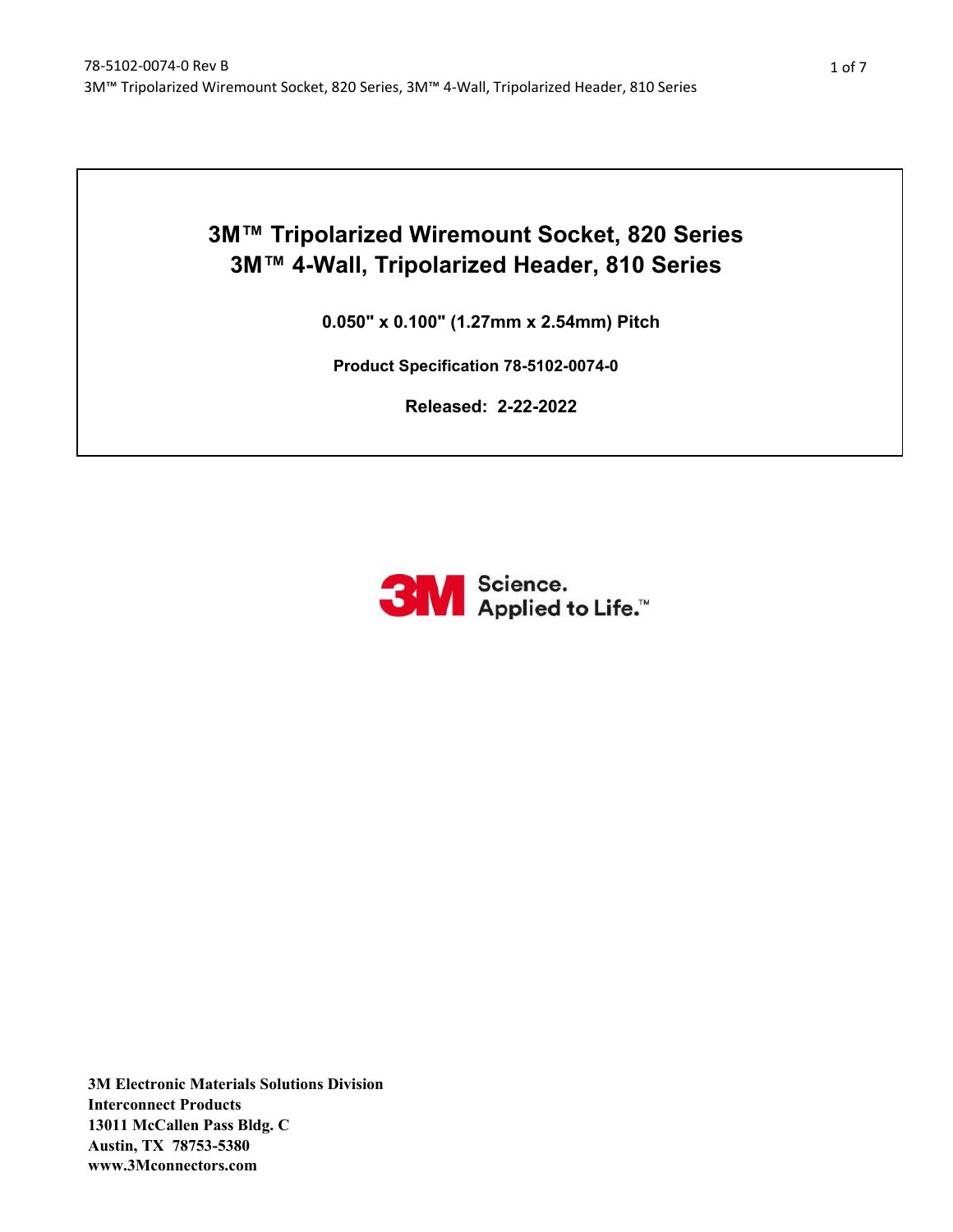#### 78-5102-0074-0 Rev B

3M™ Tripolarized Wiremount Socket, 820 Series, 3M™ 4-Wall, Tripolarized Header, 810 Series

#### **1. Scope**

This document summarizes test methods, test conditions and product performance requirements for the 3M™ Tripolarized Wiremount Socket, 820 Series, 82XXX-600X-RB and 3M™ 4-Wall, Tripolarized Header, 810 Series, 81XXX-XX0X0X-RB. Listings of materials, finishes, test conditions, and test standards are included in this specification. In the event of conflict between this specification and any documents listed below, the listed documentation supersedes this specification.

## **2. 3M Documents**

78-5100-0254-2 TS-0254, Technical Data Sheet for 3M™ Tripolarized Wiremount Socket, 820 Series 78-5100-0253-4 TS-0253, Technical Data Sheet for 3M™ 4-Wall, Tripolarized Header, 810 Series 34-7028-4354-0 3443-113 3M™ Locator Plate Instructions

# **3. Performance and Test Description**

Unless otherwise specified, all tests shall be performed on 82100 sockets mated to 81100 headers using 3447/100, 3609/100, 3754/100, and 3756/100 cable at ambient environmental conditions per EIA-364. Unless otherwise specified, all values and limits are typical of those obtained by qualification testing of the subject product. All specifications are subject to revision and change without notice from 3M.

# **4. Requirements Overview**

# **4.1 Ratings**

Dielectric withstanding voltage: 500 VAC<sub>RMS</sub> at sea level

Current: ( EIA-364-070A method 2, 30°C maximum temperature rise. )

0.75 Amperes, all contacts powered

2.00 Amperes, 4 contacts powered

3.00 Amperes, 1 contact powered

UL: 0.75A, 30V, 125°C

CUL: 0.75A, 30V, 125°C

Temperature: -55°C to +105°C

Insulation resistance: >1 x10 $^9$  $\Omega$  at 500 VDC

Process Temperature (Header): 260°C

Moisture Sensitiviety Level (Header): 1

# **4.2 Materials**

Socket Insulation: Glass Filled PBT Cover Clip: Stainless Steel Strain Relief: Stainless Steel IDC Contact: Beryllium Copper Alloy

## Header

Body Insulation: High Temperature LCP Latch Insulation: High Temperature LCP Pin Contact: Copper Alloy

## **4.3 Finishes**

Plating: (socket and header)

Nickel: 50 - 150 µ inches, ASTM B689-97, SAE AMS-QQ-N-290 Gold - Wiping Area: 30 µ inches Average, MIL-G-45204 Type II, Grade C Tin - Socket IDC: Matte Sn, 100 - 300 µ inches Tin - Header Solder Tails: Matte Sn, 100 - 300 µ inches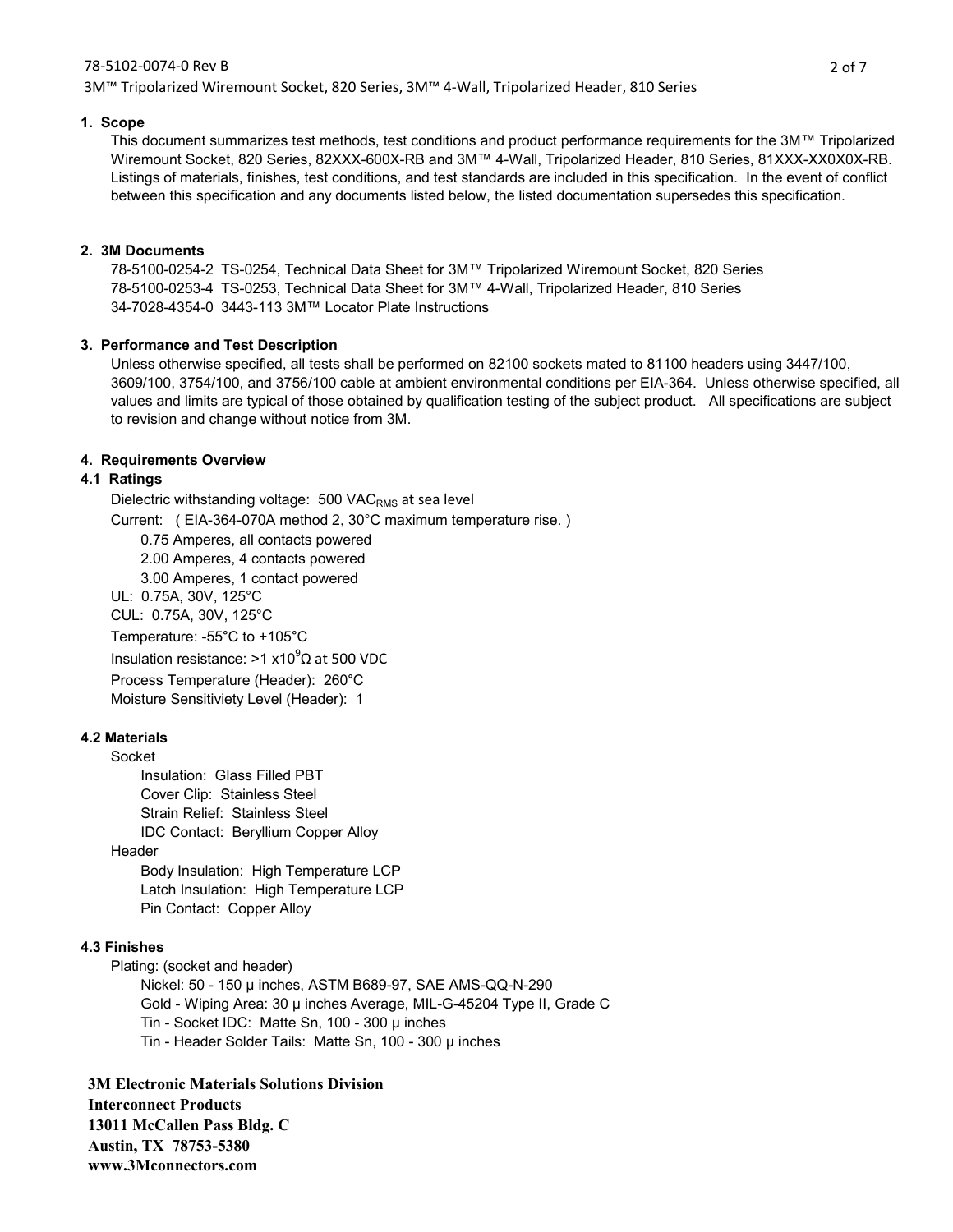3M™ Tripolarized Wiremount Socket, 820 Series, 3M™ 4-Wall, Tripolarized Header, 810 Series

#### **4.4 Cable Accomodation**

General Accomodation:

30 AWG, 0.025" pitch, stranded or solid conductor, flat cable, PVC, TPE, FEP, PO insulation

#### 3M™ Ribbon Cables:

3M™ Round Conductor Flat Cable, 3754 Series: PVC, round stranded conductor 3M™ Round Conductor Flat Cable, 3447 Series: PVC, round solid conductor 3M™ Round Conductor Flat Cable, 3756 Series: TPE, round stranded conductor 3M™ Round Conductor Flat Cable, 3749 Series: TPE, round solid conductor 3M™ Round Conductor Flat Cable, 3609 Series: FEP, round stranded conductor 3M™ Round Conductor Flat Cable, 3604 Series: FEP, round solid conductor 3M™ Round Conductor Flat Cable, HF447 Series: PO, Halogen Free, round solid conductor 3M™ Round Conductor Flat, Controlled Impedance Cable, 7700 Series: PO, shielded, round solid conductor

3M™ Jacketed and Shielded Ribbon Cables:

3M™ Pleated Foil Shielded Cable, 90101 Series: TPE/PVC, round solid conductor, flat jacketed 3M™ Pleated Foil Shielded Cable, 90111 Series: TPE/PVC, round solid conductor, flat jacketed 3M™ Pleated Foil Shielded Cable, 90201 Series: TPE/TPE, round solid conductor, flat jacketed 3M™ Pleated Foil Shielded Cable, 90202 Series: TPE/TPE, round stranded conductor, flat jacketed 3M™ Pleated Foil Shielded Cable, 90211 Series: TPE/TPE, round solid conductor, flat jacketed 3M™ Pleated Foil Shielded Cable, 93101 Series: TPE/PVC, round solid conductor, flat jacketed

#### **4.5 Regulatory Compliance**

For regulatory information about this product, visit 3M.com/regs or contact your 3M representative.

#### **5. Electrical**

| Description or<br>parameter                  | Values &<br>limits   | <b>Units</b>             | <b>Requirement or conditions</b>                                                                                                               | <b>Test Standard or</b><br>method              |  |
|----------------------------------------------|----------------------|--------------------------|------------------------------------------------------------------------------------------------------------------------------------------------|------------------------------------------------|--|
| <b>Dielectric</b><br>withstanding<br>voltage | 500                  | <b>VAC<sub>RMS</sub></b> | Measured between adjacent and opposing contacts.<br>No disruptive discharge during 1 minute duration.<br>Sea level with 70% relative humidity. | <b>EIA-364-20F</b><br>IMethod A<br>Test Cond I |  |
| <b>Dielectric</b><br>breakdown voltage       | 1000                 | <b>VACRMS</b>            | Ramp assembled pair at 500V/s until electrical arc.<br>Sea level with 70% relative humidity. Excludes cable.                                   | <b>EIA-364-20F</b><br>IMethod A<br>Test Cond I |  |
|                                              | 3.00                 |                          | 1 line driven. 30°C temp. rise. 20% derated.                                                                                                   | EIA-364-70A                                    |  |
| <b>Current rating</b>                        | 2.00                 | <b>Amperes</b>           | 4 line driven. 30°C temp. rise. 20% derated.                                                                                                   | Method 2                                       |  |
|                                              | 0.75                 |                          | All line driven. 30°C temp. rise. 20% derated.                                                                                                 |                                                |  |
| Low level<br>connection<br>resistance        | $<$ 10               | <b>Milliohms</b>         | 10 milliohm maximum $\Delta$ R contact resistance per<br>mated interface throughout testing.                                                   | EIA-364-23C                                    |  |
| <b>Insulation</b><br>resistance              | $>1 \times 10^{6}$ 9 | Ohms                     | Measured between adjacent and opposing contacts.<br>500 VDC for 1 minute duration.                                                             | EIA-364-21F                                    |  |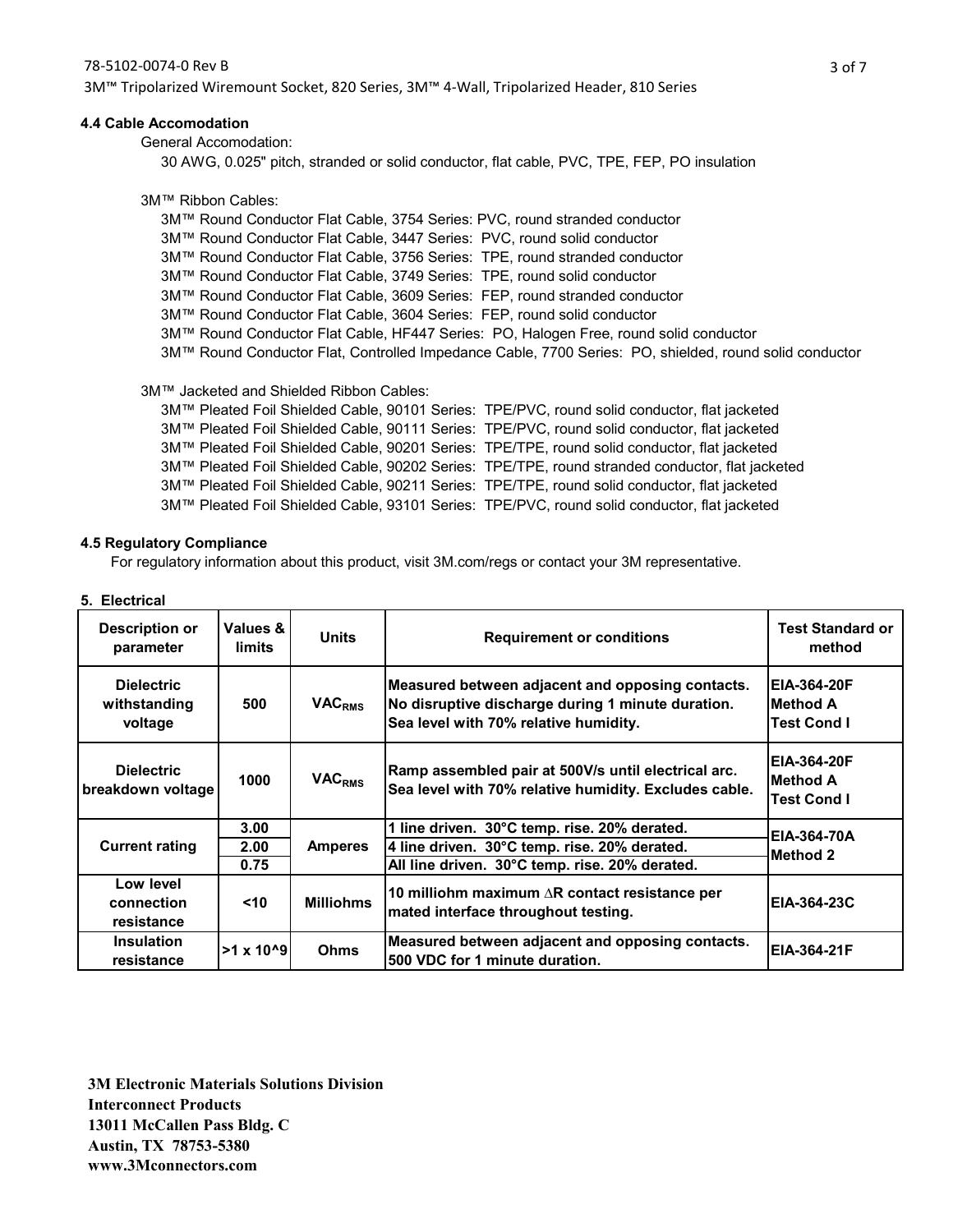## 78-5102-0074-0 Rev B

3M™ Tripolarized Wiremount Socket, 820 Series, 3M™ 4-Wall, Tripolarized Header, 810 Series

| 6. Mechanical |
|---------------|
|               |

| <b>Description or</b><br>parameter     | Values &<br>limits | Units            | <b>Requirement or conditions</b>                                                                                                                                             | <b>Test Standard or</b><br>method                     |
|----------------------------------------|--------------------|------------------|------------------------------------------------------------------------------------------------------------------------------------------------------------------------------|-------------------------------------------------------|
| Header pin<br>retention / contact      | >500               | gF               | Average Force / pin required to remove pin from<br>header body.                                                                                                              | EIA-364-29B                                           |
| <b>Vibration</b>                       | $\leq 10$          | ns               | Mated connectors shall exhibit no discontinuities<br>greater than specified. 10 milliohm maximum $\Delta$ R<br>contact resistance per mated interface throughout<br>testing. | EIA-364-28F<br><b>Condition V, Level</b><br>A, 1.5hrs |
| <b>Mechanical Shock</b>                | $\leq 10$          | ns               | Mated connectors shall exhibit no discontinuities<br>greater than specified. 10 milliohm maximum $\Delta$ R<br>contact resistance per mated interface throughout<br>testing. | <b>EIA-364-27C</b><br>Table 1<br>Test Cond. A         |
| <b>Mating Force /</b><br>contact       | 1.12 max           | N                | Mated to a .015" square pin. No latches. (Insertion<br>Force)                                                                                                                | <b>EIA-364-13E</b>                                    |
| <b>Unmating Force /</b><br>contact     | $0.33$ min         | N                | Mated to a .015" square pin. No latches. (Withdrawl<br><b>EIA-364-13E</b><br>Force)                                                                                          |                                                       |
| <b>Latch Retention</b><br><b>Force</b> | > 130              | N                | Retention force of 2 latches on header, mated to<br>socket. Straight pull on cable.                                                                                          | N/A                                                   |
| Durability (Full)                      | 50                 | Mating<br>cycles | 10 milliohm maximum $\triangle$ R contact resistance per<br>mated interface throughout testing.                                                                              | EIA-364-09C                                           |

# **7. Physical**

| Description or<br>parameter                                    | Values &<br>limits      | <b>Units</b>   | <b>Requirement or conditions</b>                                | <b>Test standard or</b><br>method    |
|----------------------------------------------------------------|-------------------------|----------------|-----------------------------------------------------------------|--------------------------------------|
| <b>Visual</b>                                                  | na                      | na             | No defects such as deformation, blister, damage,<br>crack, etc. | <b>EIA-364-18A</b>                   |
| <b>Plating thickness</b><br><b>Nickel</b><br>Gold<br><b>SN</b> | 50-150<br>30<br>100-300 |                | Microinches Average of random measurements from any 3 lots.     | EIA-364-48 (A)                       |
| <b>Header</b><br>solderability, lead-<br>free dip test         | >95                     | <b>Percent</b> | Coverage of solderable area.                                    | $EIA-364-52(A)$<br><b>Category 3</b> |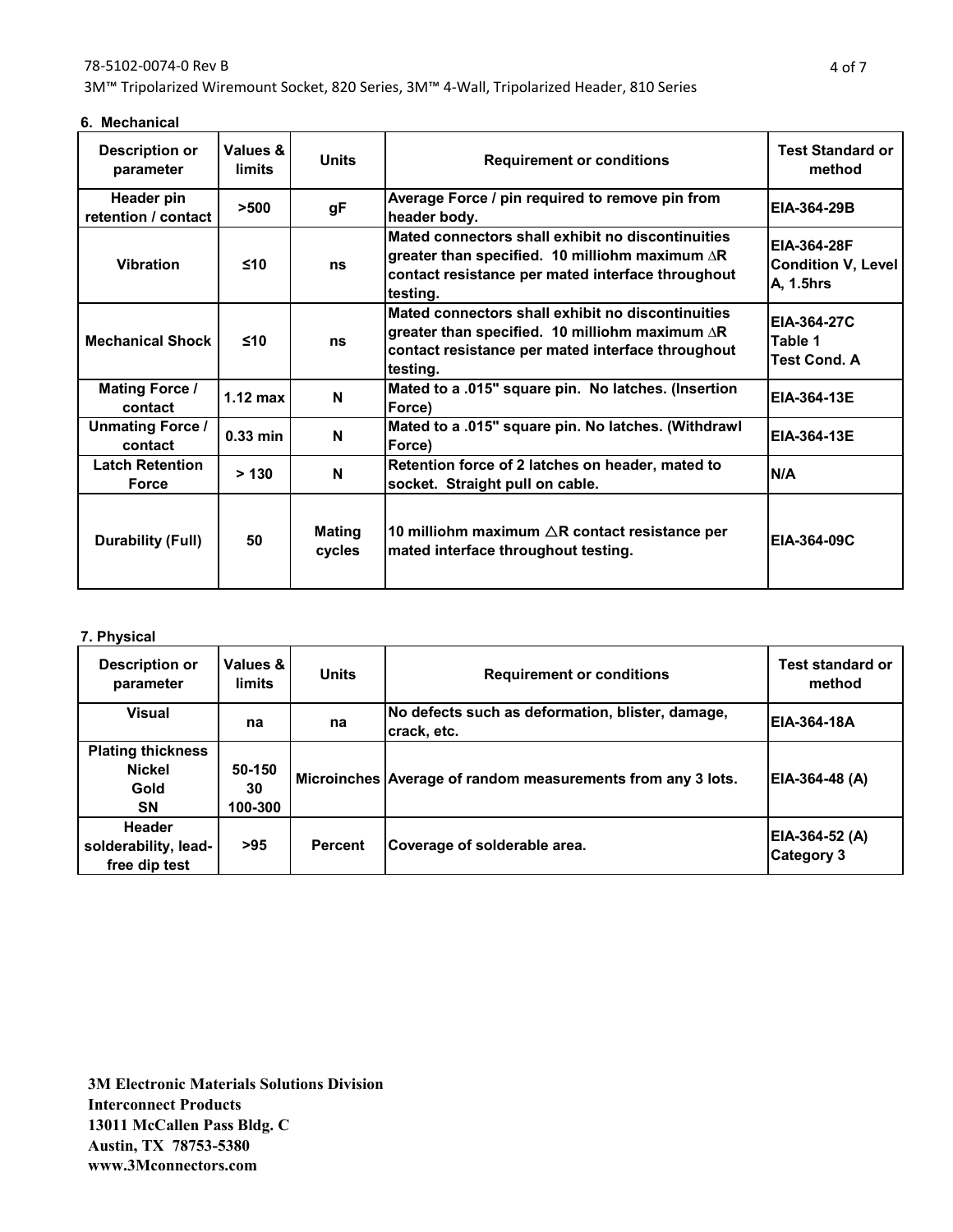#### 78-5102-0074-0 Rev B

3M™ Tripolarized Wiremount Socket, 820 Series, 3M™ 4-Wall, Tripolarized Header, 810 Series

**8. Environmental**

| Description or<br>parameter                             | Values &<br>limits | <b>Units</b> | <b>Requirement or conditions</b>                                                                                                                                | <b>Test Standard or</b><br>method                    |
|---------------------------------------------------------|--------------------|--------------|-----------------------------------------------------------------------------------------------------------------------------------------------------------------|------------------------------------------------------|
| Temperature Life<br>(Thermal Aging)                     | 105                | degrees C    | 1008 hours. No physical abnormalities . 10 milliohm<br>$\frac{1}{2}$ maximum $\Delta$ R contact resistance per mated interface<br>throughout testing.           | <b>EIA-364-17C</b><br>Method A<br><b>Condition 4</b> |
| <b>Humidity</b><br><b>Temperature</b><br><b>Cycling</b> | 10                 |              | 25-65 C / 90-98%RH with one -10 degree C subcycle.<br>24 hr cycles 10 milliohm maximum $\Delta$ R contact resistance per<br>mated interface throughout testing. | EIA-364-31F<br>Method IV Fig 1                       |
| <b>Thermal Shock</b>                                    | 5                  | cycles       | -55 to +105 degrees C. No evidence of mechanical<br>damage. 10 milliohm maximum AR contact resistance<br>per mated interface throughout testing.                | EIA-364-32G<br><b>Method A</b><br>Test Cond. VII     |
| <b>Salt Spray</b>                                       | 5                  | % NaCl       | I48 hours. 10 milliohm maximum ∆R contact resistance IEIA-364-26C<br>per mated interface throughout testing.                                                    | Test Cond. B                                         |
| <b>Moisture</b><br><b>Sensitivity Level</b><br>(Header) | 1                  | MSL          | 260 C Reflow. No defects such as deformation,<br>blister, damage, crack, etc., must maintain<br>dimensional stability.                                          | <b>J-STD-020E</b>                                    |

#### **9. Test Sequence**

#### **9.1 Sequenced Tests TEST FLOW**

| . <b>.</b>                             |                                        |               |                |               |     |
|----------------------------------------|----------------------------------------|---------------|----------------|---------------|-----|
| <b>Test</b>                            | <b>Sequence Numbers for Test Group</b> |               |                |               |     |
|                                        | A                                      | B             | C              | D             | Е   |
| Visual                                 | 0, 8                                   | 0,4           | 0,6            | 0,6           | 0,6 |
| Low Level Connection Resistance (LLCR) | 1,3,5,7                                | 1,3           | 1,3,5          | 1,3,5         |     |
| Durability (Full)                      | 2                                      |               |                | $\mathcal{P}$ | 3   |
| Mechanical Shock                       |                                        |               | $\overline{2}$ |               |     |
| Vibration                              |                                        |               | 4              |               |     |
| Thermal Shock                          | 4                                      |               |                |               |     |
| Humidity Temperature Cycling           | 6                                      |               |                |               |     |
| Temperature Life (Thermal Aging)       |                                        | $\mathcal{P}$ |                |               |     |
| Salt Spray                             |                                        |               |                | 4             |     |
| Dielectric Withstand Voltage           |                                        |               |                |               | 1,4 |
| Dielectric Breakdown Voltage           |                                        |               |                |               |     |
| <b>Insulation Resistance</b>           |                                        |               |                |               | 2,5 |
| Temperature Rise vs. Current           |                                        |               |                |               |     |

## **9.2 Independent Tests**

- 1. Plating Thicknesses
- 2. Header Solderability
- 3. Header Moisture Sensitivity Level
- 4. Header Pin Retention
- 8. Mating Force / Contact
- 9. Unmating Force / Contact
- 10. Latch Retention Force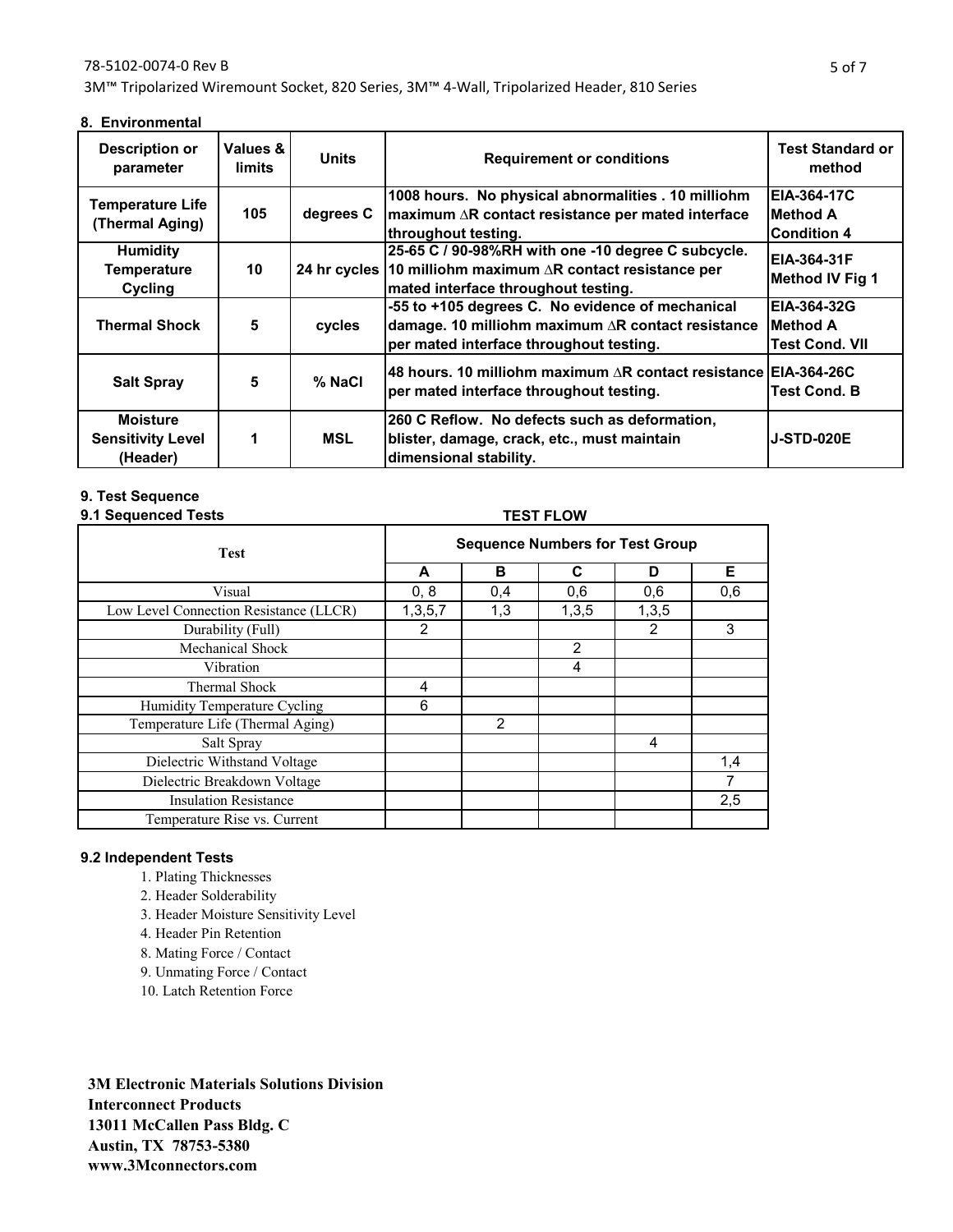**10. Figures**

# **10.1 Current Rating**